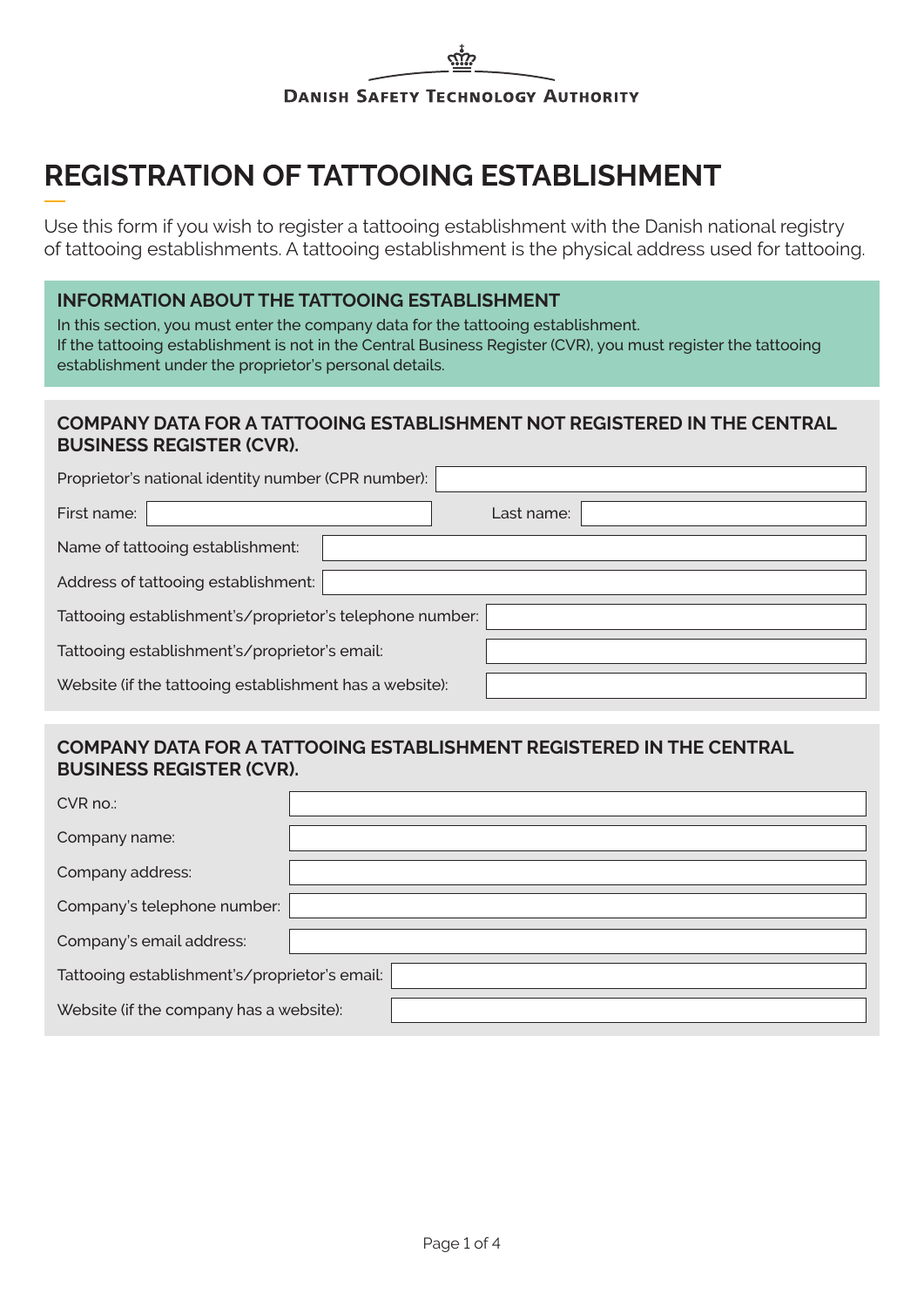#### **FEE**

The annual fee for registration is DKK 6.500. It covers the costs for registration and supervision from the Danish Safety Technology Authority.

You will receive an invoice for payment of the fee once we have received your application. The invoice will contain any relevant information on payment methods.

The tattooing establishment will be registered, when we have received you payment.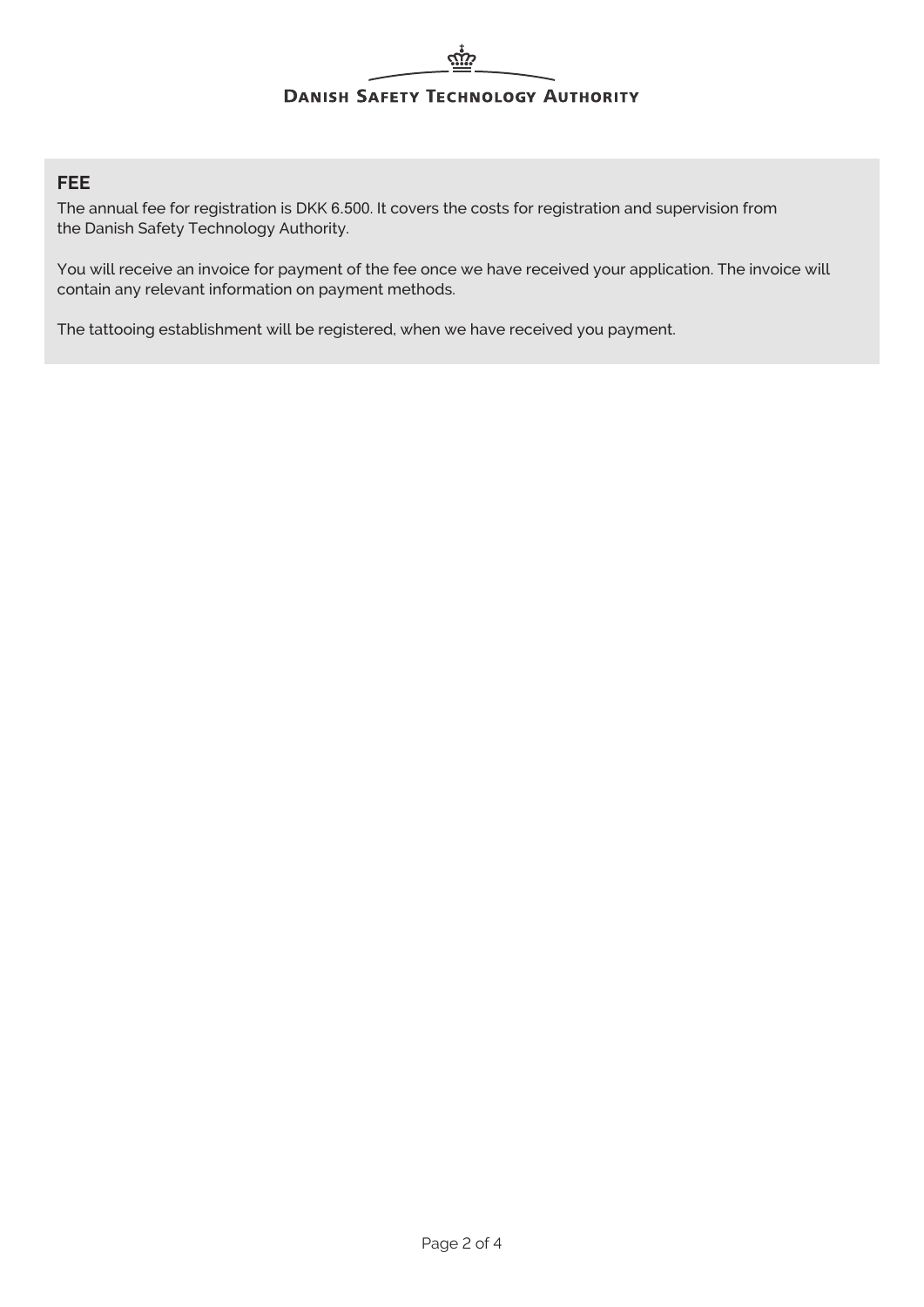# **REGISTER TATTOOIST AT THE TATTOOING ESTABLISHMENT**

If the tattooist has a national ID number (CPR), this must be added. In addition, you must enter the name and email address of each individual tattooist. If you are a tattooist at this establishment. The same tattooist can be registrered under several establishments where he/she is tattooing. The email address is used for notifying each tattooist by email that he/she has been registered as a tattooist at the tattooing establishment. If you, as the proprietor, also operate as a tattooist, remember to include yourself on the list.

| <b>CPR number</b><br>(if tattooist has a<br>CPR number) | <b>First name</b> | Last name | <b>Email address</b> |
|---------------------------------------------------------|-------------------|-----------|----------------------|
|                                                         |                   |           |                      |
|                                                         |                   |           |                      |
|                                                         |                   |           |                      |
|                                                         |                   |           |                      |
|                                                         |                   |           |                      |
|                                                         |                   |           |                      |
|                                                         |                   |           |                      |
|                                                         |                   |           |                      |
|                                                         |                   |           |                      |
|                                                         |                   |           |                      |